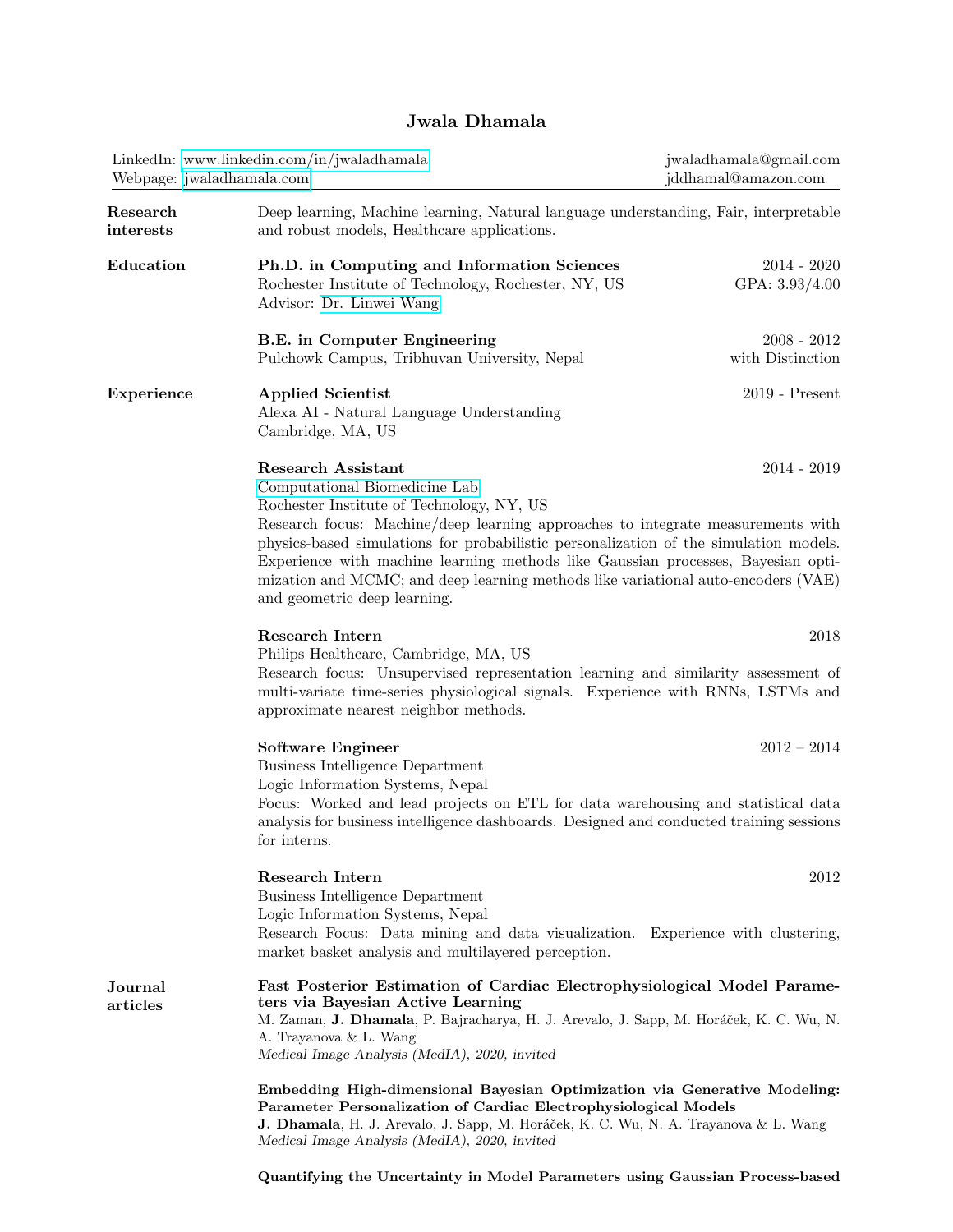|                        | Markov Chain Monte Carlo in Cardiac Electrophysiology<br>J. Dhamala, H. J. Arevalo, J. Sapp, M. Horáček, K. C. Wu, N. A. Trayanova & L. Wang<br>Medical Image Analysis (MedIA), 2018                                                                                                                                                                                |
|------------------------|---------------------------------------------------------------------------------------------------------------------------------------------------------------------------------------------------------------------------------------------------------------------------------------------------------------------------------------------------------------------|
|                        | Multivariate Time-series Similarity Assessment via Unsupervised Representation<br>Learning and Stratified Locality Sensitive Hashing: Application to Early Acute<br><b>Hypotensive Episode Detection</b><br><b>J. Dhamala</b> , E. Azuh, A. Al-Dujaili, J. Rubin & U. M. O'Reilly<br>IEEE Sensors Letters, 2018                                                     |
|                        | Spatially Adaptive Multi-scale Optimization for Local Parameter Estimation in<br>Cardiacelectrophysiology<br>J. Dhamala, H. J. Arevalo, J. Sapp, M. Horáček, K. C. Wu, N. A. Trayanova & L. Wang<br>IEEE Transactions on Medical Imaging (IEEE TMI), 2017                                                                                                           |
| Conference<br>articles | On the Intrinsic and Extrinsic Fairness Evaluation Metrics for Contextualized<br>Language Representations<br>Y. Trista Cao, Y. Pruksachatkun, K. Chang, R. Gupta, V. Kumar, J. Dhamala, A. Galstyan<br>Association for Computational Linguistics (ACL), 2022                                                                                                        |
|                        | Mitigating Gender Bias in Distilled Language Models via Counterfactual Role<br>Reversal<br>U. Gupta, J. Dhamala, V. Kumar, A. Verma, Y. Pruksachatkun, S. Krishna, R. Gupta, K.<br>Chang, G. Steeg & A. Galstyan<br>Association for Computational Linguistics (ACL findings), 2022                                                                                  |
|                        | Measuring Fairness of Text Classifiers via Prediction Sensitivity<br>S. Krishna, R. Gupta, A. Verma, J. Dhamala, Y. Pruksachatkun & K. Chang<br>Association for Computational Linguistics (ACL), 2022                                                                                                                                                               |
|                        | Does Robustness Improve Fairness? Approaching Fairness with Word Substitu-<br>tion Robustness Methods for Text Classification<br>Y. Pruksachatkun, S. Krishna, <b>J. Dhamala</b> , R. Gupta & K. Chang<br>North American Chapter of the Association for Computational Linguistics (NAACL findings),<br>2021                                                         |
|                        | BOLD: Dataset and Metrics for Measuring Biases in Open-Ended Language Gen-<br>eration<br>J. Dhamala*, T. Sun*, V. Kumar, S. Krishna, Y. Pruksachatkun, K. Chang & R. Gupta<br>ACM Conference on Fairness, Accountability, and Transparency (ACM FAccT), 2021                                                                                                        |
|                        | Learning Geometry-Dependent and Physics-Based Inverse Image Reconstruction<br>X. Jiang, S. Ghimire, <b>J. Dhamala</b> , Z. Li, P. K. Gyawali & L. Wang<br>Medical Image Computing and Computer-Assisted Intervention (MICCAI), 2020                                                                                                                                 |
|                        | Bayesian Optimization on Large Graphs via a Graph Convolutional Generative<br>Model: Application in Cardiac Model Personalization<br>J. Dhamala, S. Ghimire, J. L. Sapp, B. M. Horáček & L. Wang<br>Medical Image Computing and Computer-Assisted Intervention (MICCAI), 2019<br>early acceptance (selection rate $\sim 15\%$ ), finalist for young scientist award |
|                        | Improving Generalization of Deep Networks for Inverse Reconstruction of Image<br>Sequences<br>S. Ghimire, P. K. Gyawali, <b>J. Dhamala</b> , J. L. Sapp, J. L., Horáček, M., and Wang, L.<br>Information Processing in Medical Imaging (IPMI), 2019<br>oral presentation                                                                                            |
|                        | High-dimensional Bayesian Optimization of Personalized Cardiac Model Param-<br>eters via an Embedded Generative Model<br>J. Dhamala, S. Ghimire, J. L. Sapp, B. M. Horáček & L. Wang<br>Medical Image Computing and Computer-Assisted Intervention (MICCAI), 2018<br>oral presentation, finalist for young scientist award (selection rate $\sim 1\%$ )             |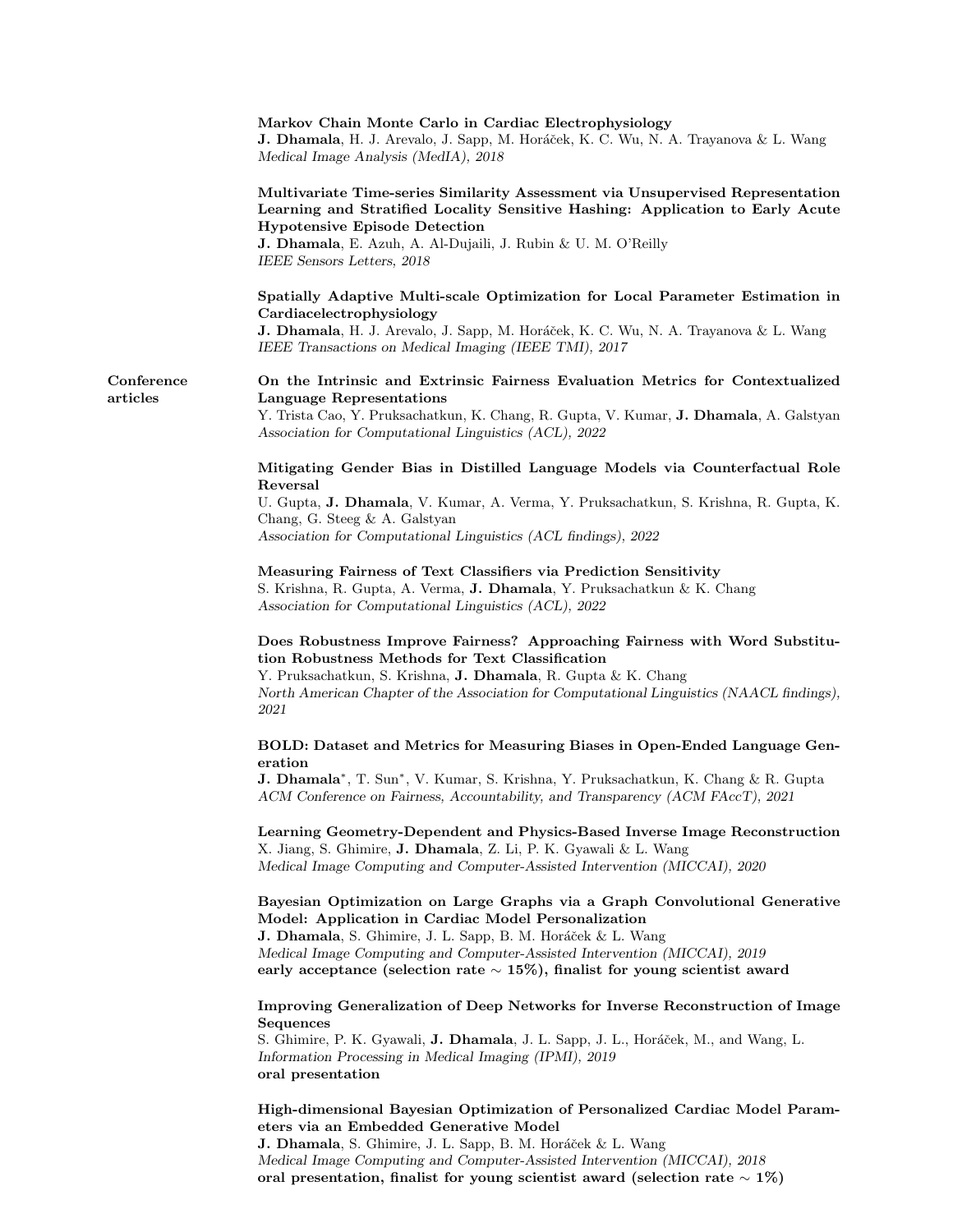|                          | Generative Modeling and Inverse Imaging of Cardiac Transmembrane Potential<br>S. Ghimire, J. Dhamala, P. K. Gyawali, J. L. Sapp, B. M. Horáček & L. Wang<br>Medical Image Computing and Computer-Assisted Intervention (MICCAI), 2018                                                                                     |                            |
|--------------------------|---------------------------------------------------------------------------------------------------------------------------------------------------------------------------------------------------------------------------------------------------------------------------------------------------------------------------|----------------------------|
|                          | Quantifying the Uncertainty in Model Parameters using Gaussian Process-based<br>Markov Chain Monte Carlo: an Application to Cardiac Electrophysiological Mod-<br>$_{\rm els}$<br>J. Dhamala, J. L. Sapp, B. M. Horáček & L. Wang<br>Information Processing in Medical Imaging (IPMI), 2017<br>acceptance rate $\sim 30\%$ |                            |
|                          | Overcoming Barriers to Quantification and Comparison of Electrocardiographic<br>Imaging Methods: a Community-based Approach<br>S. Ghimire, J. Dhamala, J. Coll-Font, J. D. Tate, M. S. Guillem, D. H. Brooks, R. S.<br>MacLeod $&L.$ Wang<br>Computing in Cardiology (CinC), 2017                                         |                            |
|                          | The Consortium for Electrocardiographic Imaging<br>J. Coll-Font, J. Dhamala, D. Potyagaylo, W. H. Schulze, J. D. Tate, M. S. Guillem, P. Van<br>Dam, O. Dossel, D. H. Brooks & R. S. Macleod<br>Computing in Cardiology (CinC), 2016                                                                                      |                            |
|                          | Spatially-adaptive Multi-scale Optimization for Local Parameter Estimation: Ap-<br>plication in Cardiac Electrophysiological Models<br>J. Dhamala, J. L. Sapp, B. M. Horáček & L. Wang<br>Medical Image Computing and Computer-Assisted Intervention (MICCAI), 2016<br>early acceptance, selection rate $\sim 10\%$       |                            |
| Technical<br>skills      | Languages: Python, MATLAB<br>Deep Learning Framework: PyTorch<br>Misc: Bash scripting, L <sup>AT</sup> FX typesetting, Git<br><b>Basic familiarity:</b> R, Java, C, C++, HTML, PHP, MySQL                                                                                                                                 |                            |
| Workshop<br>articles     | Evaluating the Effectiveness of Efficient Neural Architecture Search for Sentence-<br>Pair Tasks<br>A. MacLaughlin, J. Dhamala, A. Kumar, S. Venkatapathy, R. Venkatesan & R. Gupta<br>Workshop on Insights from Negative Results in NLP, EMNLP, 2021                                                                     |                            |
|                          | High-dimensional Bayesian Optimization of Personalized Cardiac Model Param-<br>eters via an Embedded Generative Model<br>J. Dhamala, S. Ghimire, J. L. Sapp, B. M. Horáček & L. Wang                                                                                                                                      |                            |
|                          | Women in Machine Learning (WiML), 2018                                                                                                                                                                                                                                                                                    |                            |
|                          | Multivariate Time-series Similarity Assessment via Unsupervised Representation<br>Learning and Stratified Locality Sensitive Hashing: Application to Early Acute<br><b>Hypotensive Episode Detection</b>                                                                                                                  |                            |
|                          | J. Dhamala, E. Azuh, A. Al-Dujaili, J. Rubin, and U. M. O'Reilly.<br>NeurIPS Machine Learning in Healthcare (NeurIPS ML4H), 2018                                                                                                                                                                                          |                            |
| Scholarships &<br>awards | <b>Travel Grant</b> , NeurlPS Machine learning for Health Workshop (ML4H)<br><b>Travel Grant</b> , Woman in Machine Learning (WiML)<br>Travel Grant, MICCAI                                                                                                                                                               | 2018<br>2018<br>2016, 2018 |
|                          | <b>IPMI Scholarship for Junior Scientists, IPMI</b>                                                                                                                                                                                                                                                                       | 2017                       |
|                          | GCCIS Student Grant, Rochester Institute of Technology                                                                                                                                                                                                                                                                    | 2017                       |
|                          | Graduate Student Travel Award, Rochester Institute of Technology<br>Women in Engineering Scholarship, University Grants                                                                                                                                                                                                   | 2015                       |
|                          | Commission, Nepal                                                                                                                                                                                                                                                                                                         | 2010-2011                  |
|                          | The College Fellowship Scholarship, Granted 8/8 semesters                                                                                                                                                                                                                                                                 |                            |
|                          | based on academic merit, Tribhuvan University<br>Golden Jubilee Scholarship, Government of India                                                                                                                                                                                                                          | 2008-2012<br>2008-2012     |
|                          | Full-tuition waiver, Based on the performance on a countrywide                                                                                                                                                                                                                                                            |                            |
|                          | university entrance examination, Institute of Engineering,                                                                                                                                                                                                                                                                |                            |